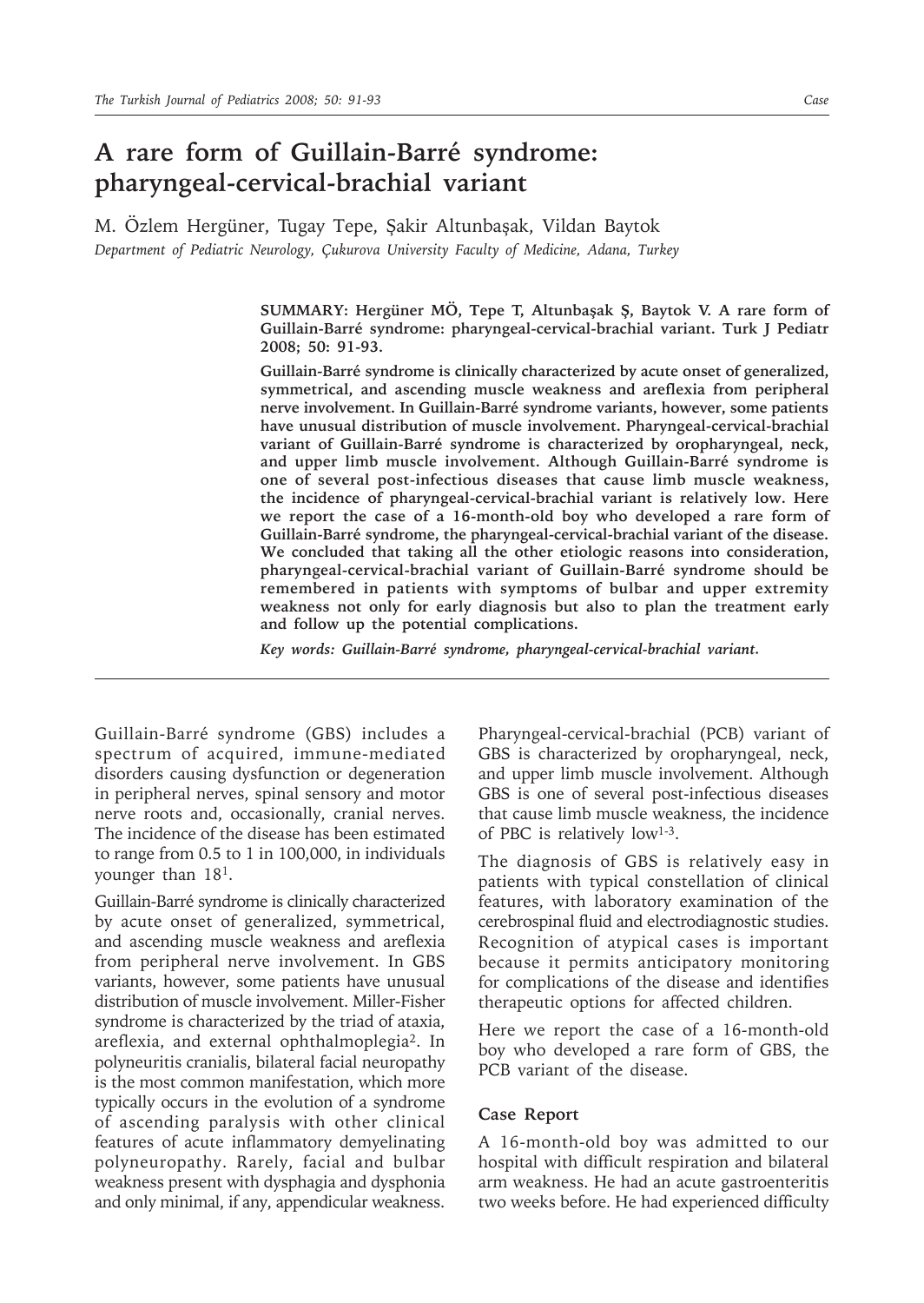in swallowing and bilateral arm weakness for the last three days. His past medical history and family history were unremarkable. His mental examination was normal. He had cyanosis and difficulty in respiration. In neurological examination, he was alert. He had dysphagia, but his eye movements and pupillary light reflex were normal. His upper extremities were flask and he had loss of head control. Strengths in distal and proximal muscles in upper extremities were 1/5 bilaterally. Strength in the legs was normal except for trace weakness of the hip flexors. The deep tendon reflexes were absent in both arms but mildly depressed in the legs. The plantar responses were flexor, and sensation was intact. There was no ataxia or tremor. Autonomic functions were normal.

Laboratory examination revealed serum electrolytes, complete blood count, and liver function tests to be normal. Viral panel (cytomegalovirus, Epstein-Barr virus, rubella, rubeola and herpes viruses), cultures for salmonella, shigella and campylobacter, and serological examination for mycoplasma were also normal. Cervical magnetic resonance imaging (MRI) was normal. The cerebrospinal fluid examination on day 8 indicated cytoalbuminologic dissociation.

In addition, nerve conduction studies indicated acute motor axonal injury and sparing of sensory responses, especially in the arms.

He was diagnosed with PCB variant of GBS. He was treated with intravenous immunoglobulin 2 g/kg administered in 3 doses. Over the following 15 days, muscle strength in his arms was 3/5 bilaterally and lower extremity strength was normal. His respiration became nearly normal, and dysphagia was disappearing.

## **Discussion**

In nations with widespread immunization programs in place, where poliomyelitis has been nearly eliminated, GBS remains the most common cause of acute paralysis in childhood. Typical GBS is characterized by bilaterally symmetrical ascending paralysis, absent of deep tendon reflexes, sensory loss, cytoalbuminologic dissociation in cerebrospinal fluid and typical findings in nerve conduction studies. In up to 45% of affected children, facial weakness and ophthalmoplegia were reported associated with

extremity weakness. A number of variant forms of GBS are recognized. Miller-Fisher syndrome is characterized with ataxia, areflexia, and ophthalmoplegia. Some of them are associated with facial weakness, dysarthria, dysphagia, abnormal pupil reactions, and weakness of the extremities. Electrophysiological studies usually reveal axonal degeneration. Polyneuritis cranialis is defined as acute, multiple, symmetrical cranial neuropathies, with the most frequently involved cranial nerves being III and IV<sup>1-3</sup>.

In 1986, Ropper4 described the first patients with PCB variant of GBS. The disease was characterized with muscle weakness predominantly in oropharyngeal, neck, shoulder and arm muscles and dysphagia. In their cases, the lower limbs were spared, and this was initially thought to be a diagnostic hallmark for this variant. However, some patients were later described to have mild lower limb weakness, similar to our patient. The cerebrospinal fluid examination may be normal or protein may be mildly elevated. Nerve conduction studies often revealed motor axonal injury and sparing of sensory responses, as was found in our case. However, in some cases, electrodiagnostic findings may be normal or with evidence of a primary demyelinating process<sup>5</sup>.

Pharyngeal-cervical-brachial variant of GBS is a rare disorder in childhood. Furiya et al.5 reported a 15-year-old boy with acute onset ataxia, diplopia, dysarthria, and dysphagia, followed by muscle weakness in neck and arm muscles. That patient had symptoms of both Miller-Fisher syndrome and PCB variant of GBS. Mogale et al.<sup>6</sup> reported two children (10 and 3 years old) with acute demyelinating PCB variant. Murakami et al.<sup>7</sup> reported a 15year-old girl who developed bulbar palsy and upper limb dominant muscle weakness two weeks after a cytomegalovirus infection. In PCB variant of GBS, bulbar palsy is noticed from the early stage of the disease and improves in a few months.

Our patient had dysphagia at presentation, followed by muscle weakness in neck and arms. There was a history of antecedent infection as gastroenteritis. Examination of the cerebrospinal fluid and electrodiagnostic studies supported this diagnosis. Spinal lesions were excluded with his MRI findings. Other acute neuropathies with upper extremity predominant weakness, such as Tangier disease, tyrosinemia,